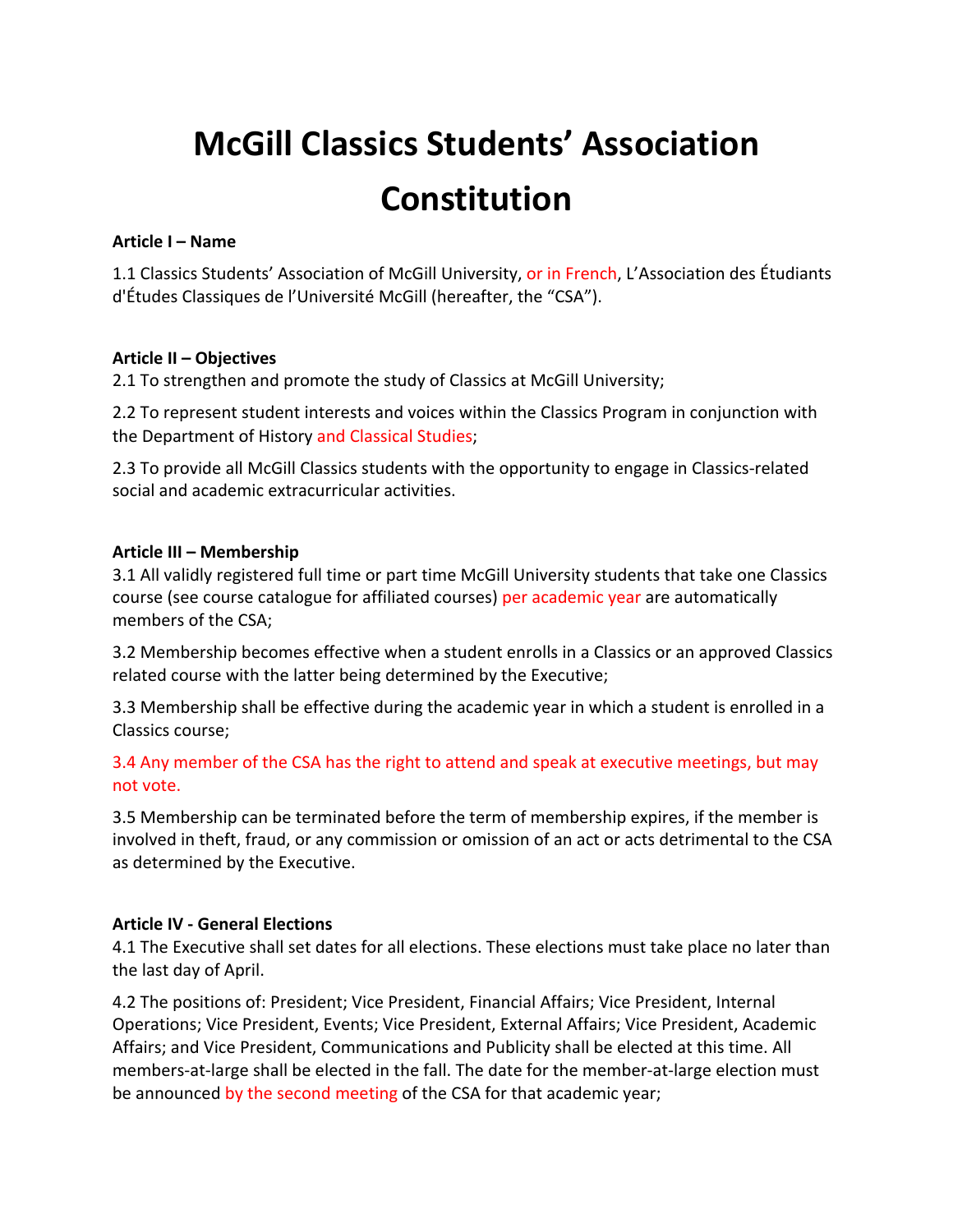4.3 All members have the right to present themselves as a candidate for executive positions;

4.4 Announcement of all elections shall be made at least one week before elections are held:

4.5 A majority of 50% plus one of all CSA members present is necessary for election to an executive position;

4.6 In the event of a tie, CSA members have the option to create a joint position. A majority of 50% plus one of all CSA members present is necessary for this to occur;

4.7 In the event that a position is not filled in the General Election, the executive board shall organize a search to fill the position appoint a person to the position.

4.7.1 In the interim, the duties of the unfilled position will be delegated to other officers as determined by a two-thirds  $(2/3)$  majority vote of the executive board.

4.7.2 The search shall consist of:

4.7.2.1 An advertisement of the position in the same manner as positions prior to the General Election;

4.7.2.2 A special meeting of the executive board to interview and vote upon candidates who have submitted applications for the position, requiring a twothirds (2/3) majority for appointment to an executive position.

4.8 No one may hold two executive positions at once except in cases of interim appointment, or if they are Hirundo Editor-in-Chief;

4.9 The membership is the final authority regarding the affairs of the CSA.

#### **Article V - Executive Board**

5.1 The executive board will serve as the principal administrative body of the CSA;

5.1.1 The executive board will enforce the Constitution of the CSA and ensure that the Constitution is reflective of and enables the current and future functioning of the CSA.

5.2 The executive officers of the club shall be:

- 5.2.1 President (elected);
- 5.2.2 Vice President, Financial Affairs (elected);
- 5.2.3 Vice President, Internal Operations (elected);
- 5.2.4 Vice President, Events (elected);
- 5.2.5 Vice President, External Affairs (elected);
- 5.2.6 Vice President, Academic Affairs (elected);
- 5.2.7 Vice President, Communications and Publicity (elected);
- 5.2.8 Member(s) at Large, Classics Major (elected) no more than two;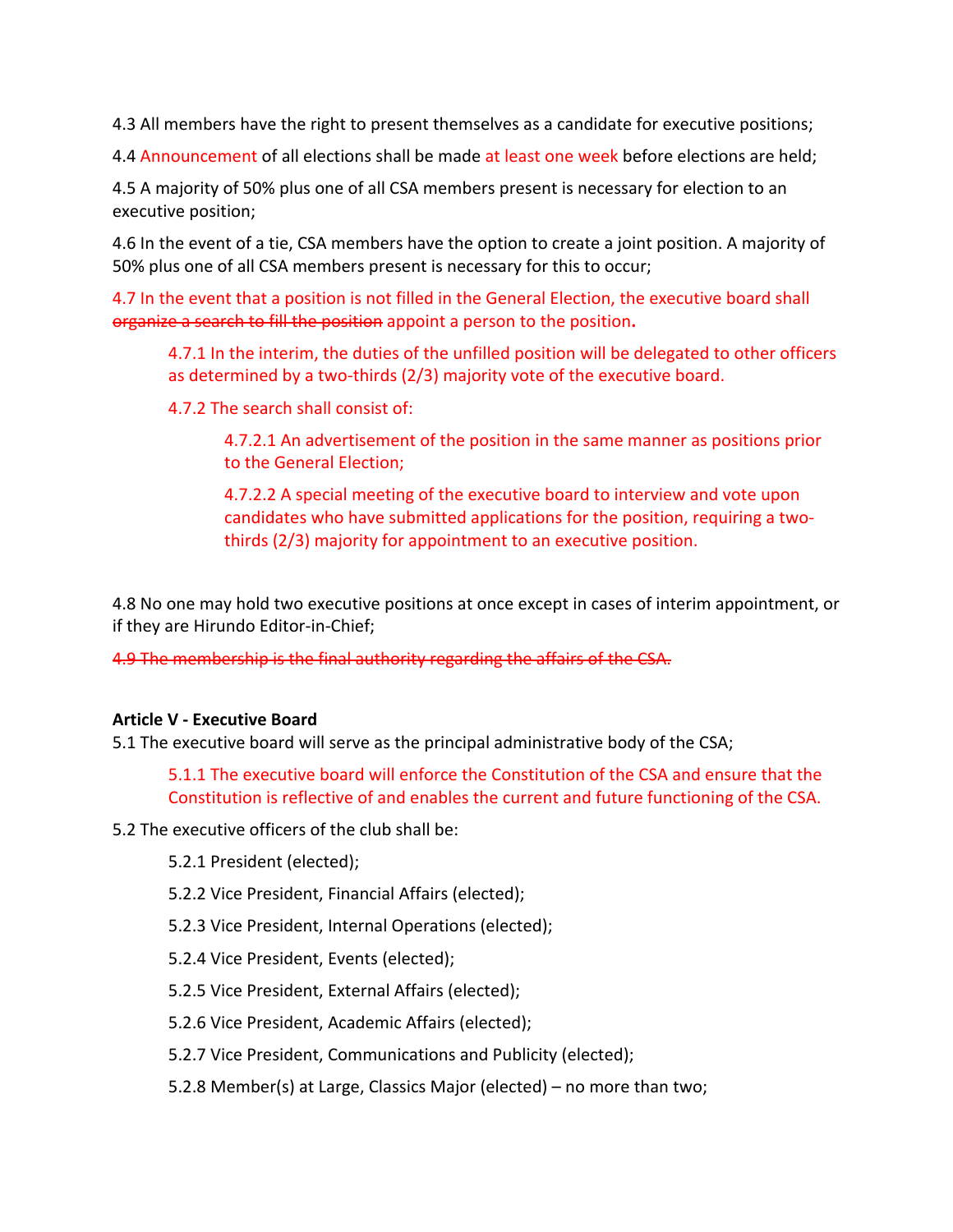5.2.9 Member(s) at Large, Classics Minor (elected) – no more than two;

5.2.10 Member(s) at Large, Honours (elected) – no more than two;

5.2.11 Member(s) at Large, First-Year (elected) – no more than two;

5.2.12 Editor-in-Chief, Hirundo (appointed by the current editor-in-chief, the academic advisor and with approval of the CSA board, represented by the President.)

5.3 The term of office for all executive positions shall begin the last day of exams, and end one year from that day or the last day of exams, whichever is later, or until the position is filled;

5.3.1 Executive officers must remain members of the CSA throughout their term of office. 

5.3.2 Executive officers must submit a comprehensive exit report detailing all important information regarding their position before the end of April;

5.4 A simple majority of the executive is required for quorum;

5.4.1 All expenditures must be approved by the Vice President, Financial Affairs, and be passed by the executive board with a two-thirds  $(2/3)$  majority vote.

# 5.5 RESIGNATIONS, IMPEACHMENTS AND DISMISSALS:

5.5.1 In the event of a resignation, another officer of the board will temporarily assume the duties of the vacant position;

5.5.1.1 An election to fill the vacant position must be held within two weeks, unless the resignation occurs within two weeks of the General Election.

5.5.2 The impeachment process can be initiated in either one of two ways:

5.5.2.1 A two-thirds majority vote of the executive board;

5.5.2.2 A petition with the signatures of one third of the executive board;

5.5.3 A general meeting shall be set for at least two, but no more than three weeks after the impeachment process begins. At that meeting, the reasons for impeachment shall be stated by one person appointed by the executive board. The officer under consideration shall have the opportunity to defend themselves, or to appoint another individual to carry out this defense in their place. Both speeches shall be of the same length. A two-thirds  $(2/3)$  majority vote of present CSA members is required to dismiss an executive officer;

5.5.4 If more than one executive officer is being considered for impeachment and dismissal, the matter shall be referred to the Arts Undergraduate Society;

5.5.5 All elections to fill vacancies shall be conducted with the election procedures outlined in the Constitution for positions not filled in the General Election.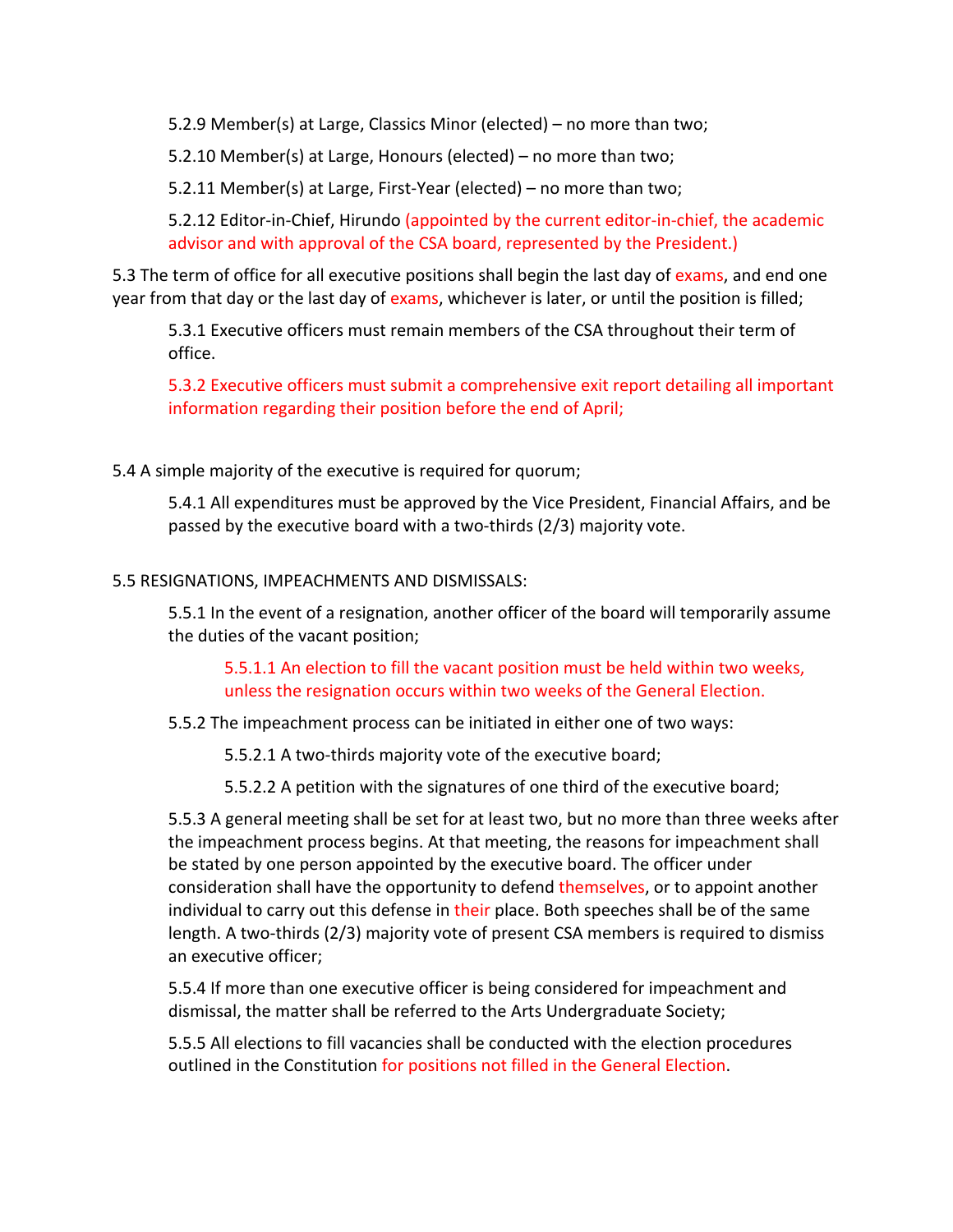# **Article VI - Duties of the Executive**

6.1 THE DUTIES OF THE PRESIDENT SHALL BE:

6.1.1 To be the chief officer and to ensure the long-term stability of the CSA;

6.1.2 To be the spokesperson for the CSA in a manner consistent with executive board policies and the Constitution;

6.1.3 To chair and coordinate the activities of the executive board;

6.1.3.1 To call meetings and set the agenda for the executive board;

6.1.4 To coordinate relations between the CSA and the McGill Program of Classics, and the Department of History and Classical Studies;

6.1.5 To coordinate relations between the CSA and the Arts Undergraduate Society;

6.1.5 To coordinate the annual opt- out of the AUS organized, departmental elections;

6.1.6 To coordinate relations between the CSA and the HSA;

6.1.7 To work with the VP- External Affairs in coordinating relations between the CSA, the Concordia Classics Students' Association, and L'Association des étudiants du Centre d'études classiques de l'Université de Montréal; especially in regards to the Montreal Classics Colloquium;

6.1.8 To appoint the future Editor-in-Chief of Hirundo in conjunction with the current Editor-in-Chief and the academic advisor, with the approval of the executive board;

6.1.9 In the event of a Co-Presidency, the portfolio of the Vice President, Financial Affairs, may be shared between the Co-Presidents;

6.1.10 To submit a comprehensive exit report detailing all important information regarding the position before the end of April;

6.1.10 The President shall also perform such other duties as may from time to time be directed by the executive.

# 6.2 THE DUTIES OF THE CO-PRESIDENT OR VICE PRESIDENT, FINANCIAL AFFAIRS SHALL BE:

6.2.1 To ensure the long-term financial stability of the CSA;

6.2.2 To oversee the fiscal management of CSA operations;

6.2.3 To be the official signing officer for all matters relating to CSA funds;

6.2.3 To develop the budget of the CSA, in a manner consistent with the policies and priorities set out by the executive board;

6.2.4 To maintain records of all CSA-related financial transactions in a method focused on ensuring the long-term financial integrity of the CSA;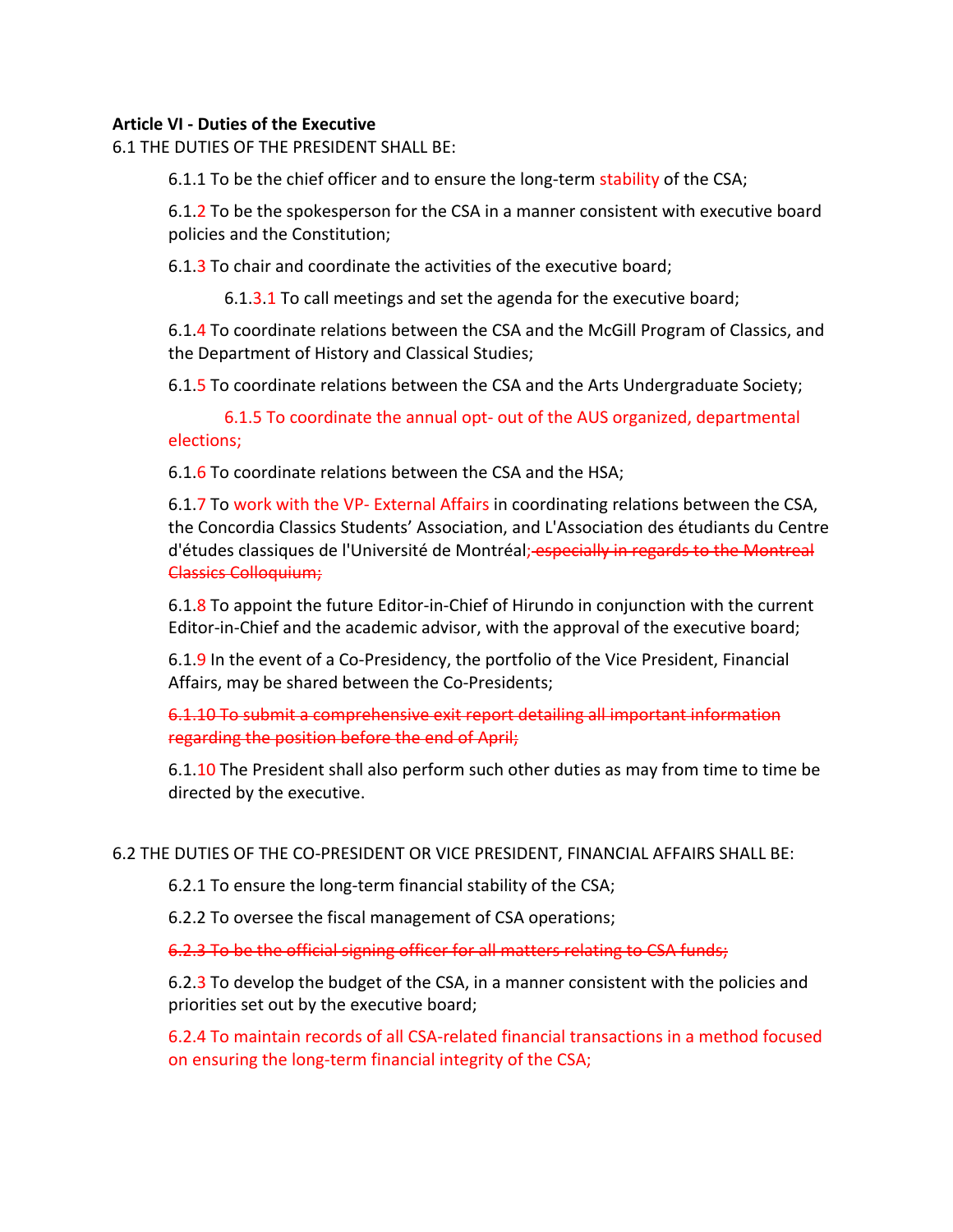6.2.5 To provide the executive board with monthly updates on the financial developments and forecasts within the operations of the CSA;

6.2.6 To act as a liaison between the executive board and the Chief Financial Officer VP-Finance of the Arts Undergraduate Society;

6.2.7 To submit a comprehensive exit report detailing all important information regarding the position before the end of April;

6.2.7 The Vice President, Financial Affairs shall also perform such other duties as may from time to time be directed by the executive.

6.3 THE DUTIES OF THE VICE PRESIDENT, INTERNAL OPERATIONS SHALL BE:

6.3.1 To promote communication between the CSA and professors of the Classics Program and of the Department of History and Classical Studies;

6.3.2 To record the minutes of executive board meetings and assist in the production of the agenda;

6.3.3 To maintain the classics study room in a state of cleanliness and organization;

6.3.4 To coordinate the open hours of the classics study room and oversee bookings of the room:

6.3.4.1 To coordinate office hours for the Executive in Leacock 629;

6.3.5 To coordinate table bookings with the AUS;

6.3.6 To submit a comprehensive exit report detailing all important information regarding the position before the end of April;

6.3.6 The Vice President, Internal Operations shall also perform such other duties as may from time to time be directed by the executive.

# 6.4 THE DUTIES OF THE VICE PRESIDENT, EVENTS SHALL BE:

6.4.1 To coordinate and oversee the programming of activities and social events of the CSA in a manner consistent with the policies set out by the executive board;

**6.4.2 To submit a comprehensive exit report detailing all important information regarding the position before the end of April;** 

6.4.2 The Vice President, Events shall also perform such other duties as may from time to time be directed by the executive.

#### 6.5 THE DUTIES OF THE VICE PRESIDENT, EXTERNAL AFFAIRS SHALL BE:

6.5.1 To promote communication between the CSA and other McGill Organizations;

6.5.2 To represent the CSA at the AUS Council;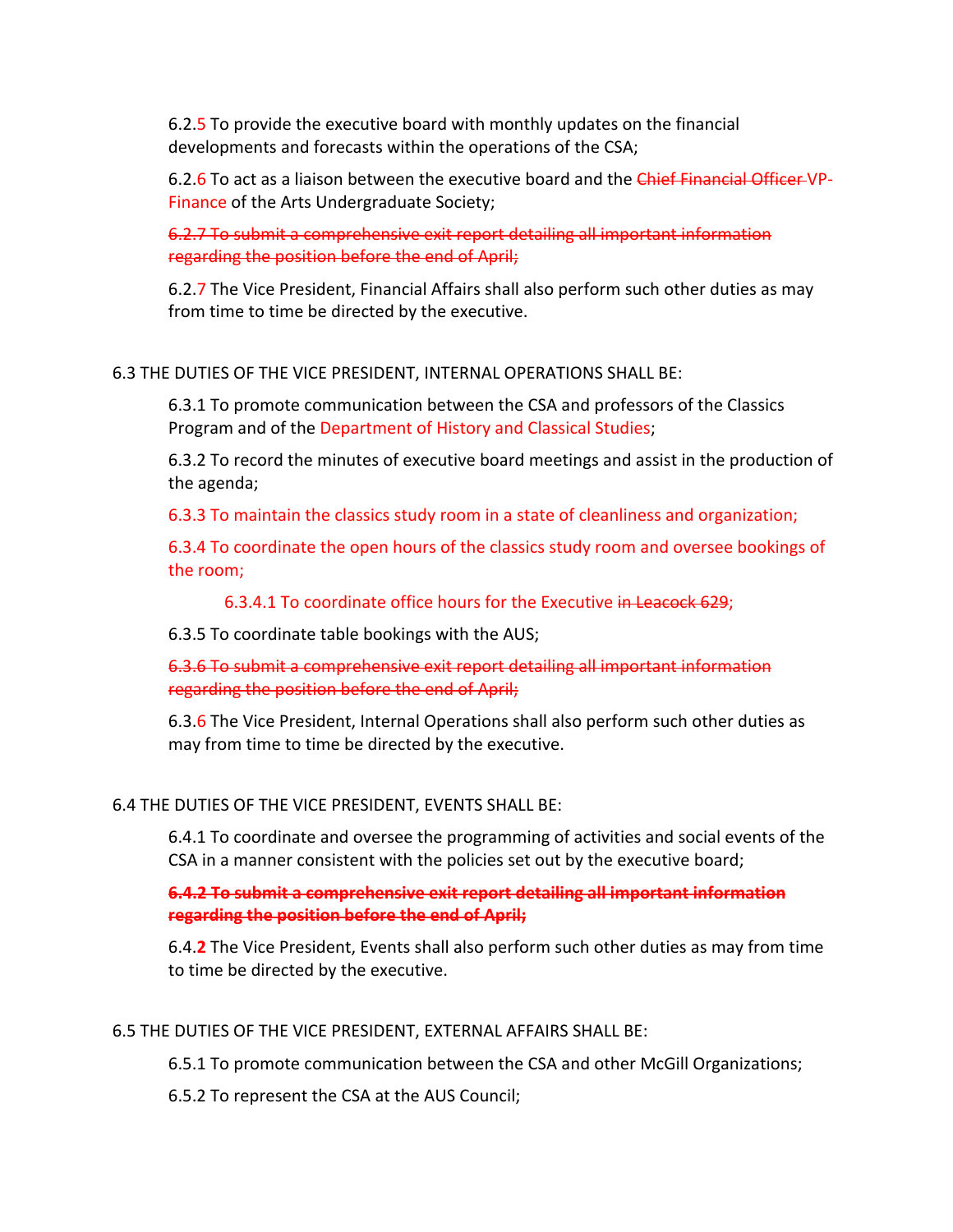6.5.3 To assist the president in coordinating relations between the CSA, the Concordia Classics Students' Association, and L'Association des étudiants du Centre d'études classiques de l'Université de Montréal; especially in regards to the Montreal Classics Colloquium;

6.5.4 To submit a comprehensive exit report detailing all important information regarding the position before the end of April;

6.5.4 The Vice President, External Affairs shall also perform such other duties as may from time to time be directed by the executive.

#### 6.6 THE DUTIES OF THE VICE PRESIDENT, ACADEMIC AFFAIRS, SHALL BE:

6.6.1 To coordinate and oversee the programming of academic activities of the CSA in a manner consistent with policies set out by the executive board;

6.6.2 To submit a comprehensive exit report detailing all important information regarding the position before the end of April;

6.6.2 The Vice President, Academic Affairs shall also perform such other duties as may from time to time be directed by the executive.

#### 6.7 THE DUTIES OF THE VICE PRESIDENT, COMMUNICATIONS AND PUBLICITY, SHALL BE:

6.7.1 To promote and oversee communication between the CSA and its membership, utilizing a variety of media, including but not limited to examples include website(s), an email listsery, class announcements, print media, Facebook, and posters;

**6.7.2** To submit a comprehensive exit report detailing all important information regarding the position before the end of April;

6.7.2 The Vice President, Communications and Publicity, shall also perform such other duties as may from time to time be directed by the executive.

#### 6.8 THE DUTIES OF THE MEMBER(S)-AT-LARGE MAJOR, SHALL BE:

6.8.1 To be enrolled in a Major in the Classics Program;

6.8.2 To act as a liaison between the executive board and the CSA general membership, particularly those students in the Major Programs;

6.8.3 The Member-at-large, Major, shall also perform such other duties as may from time to time be directed by the executive.

#### 6.9 THE DUTIES OF THE MEMBER(S)-AT-LARGE, HONOURS SHALL BE:

6.9.1 To be enrolled in the Honours or Joint Honours Classics Program;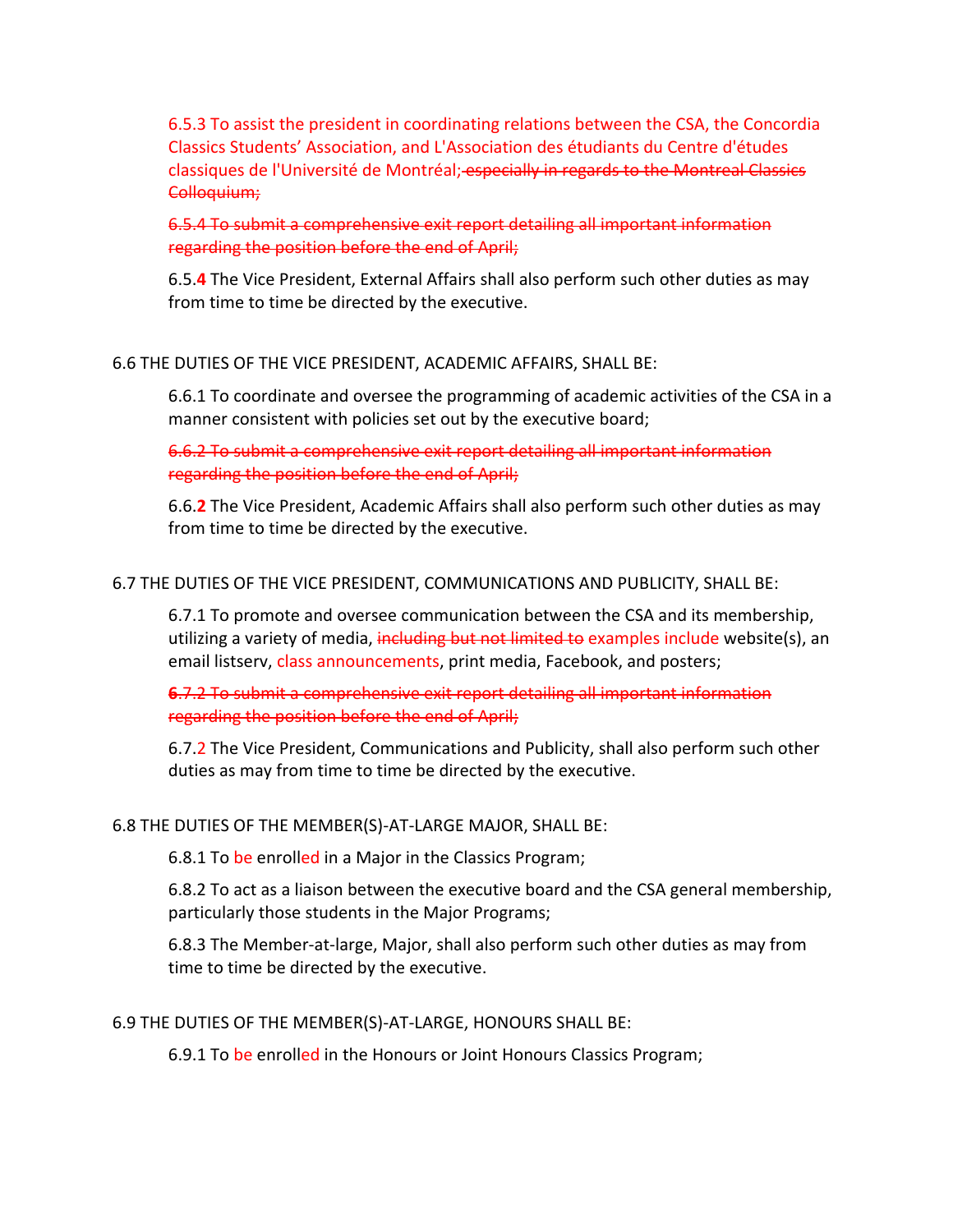6.9.2 To act as a liaison between the executive board and the CSA general membership, particularly those students in the Honours and Joint Honours Programs;

6.9.3. The Member-at-large, Honours, shall also perform such other duties as may from time to time be directed by the executive.

#### 6.10. DUTIES OF THE MEMBER(S) AT LARGE, MINOR SHALL BE:

6.10.1 To be enrolled in a Classics Minor Program.

6.10.2 To act as a liaison between the CSA Executive and the general CSA Membership, particularly those students in the Classics Minor Program.

6.10.3 The Member-at-large, Minor, shall also perform such other duties as may from time to time be directed by the executive.

#### 6.11. THE DUTIES OF THE MEMBER AT LARGE, FIRST-YEAR CLASSICS SHALL BE:

6.11.1 To be enrolled in a Classics course and be in their first year of studies at McGill.

6.11.2 To act as a liaison between the CSA Executive and the general CSA membership, particularly those students in their first academic year at McGill and in the Classics Program. 

6.11.3 To promote the study of Classics among students in their first academic year at McGill, as part of the CSA First-Year Engagement Committee.

6.11.4 The Member-at-large, First Year, shall also perform such other duties as may from time to time be directed by the executive.

#### 6.12 THE DUTIES OF THE EDITOR-IN-CHIEF, HIRUNDO, SHALL BE:

6.12.1 To oversee and thereby ensure the publication of Hirundo, bearing in mind that the foundational goals of Hirundo are a) to publish an exemplary undergraduate journal and b) to promote engagement and involvement among Classics students;

6.12.2 To appoint an editorial board, consisting of at least three (3) selection editors for the purpose of selecting journal content and submissions;

6.12.3 To ensure the editorial board consists of students in the undergraduate program. Students in the Classics program will be prioritised in hiring editors, but students from all departments are welcome;

6.12.4 To create, with the editorial board, guidelines for submission selection before the selection process begins;

6.12.5 To act as co-signing officer for Hirundo funds, if necessary. The other signing officer shall be the President or Vice President, Financial Affairs of the CSA;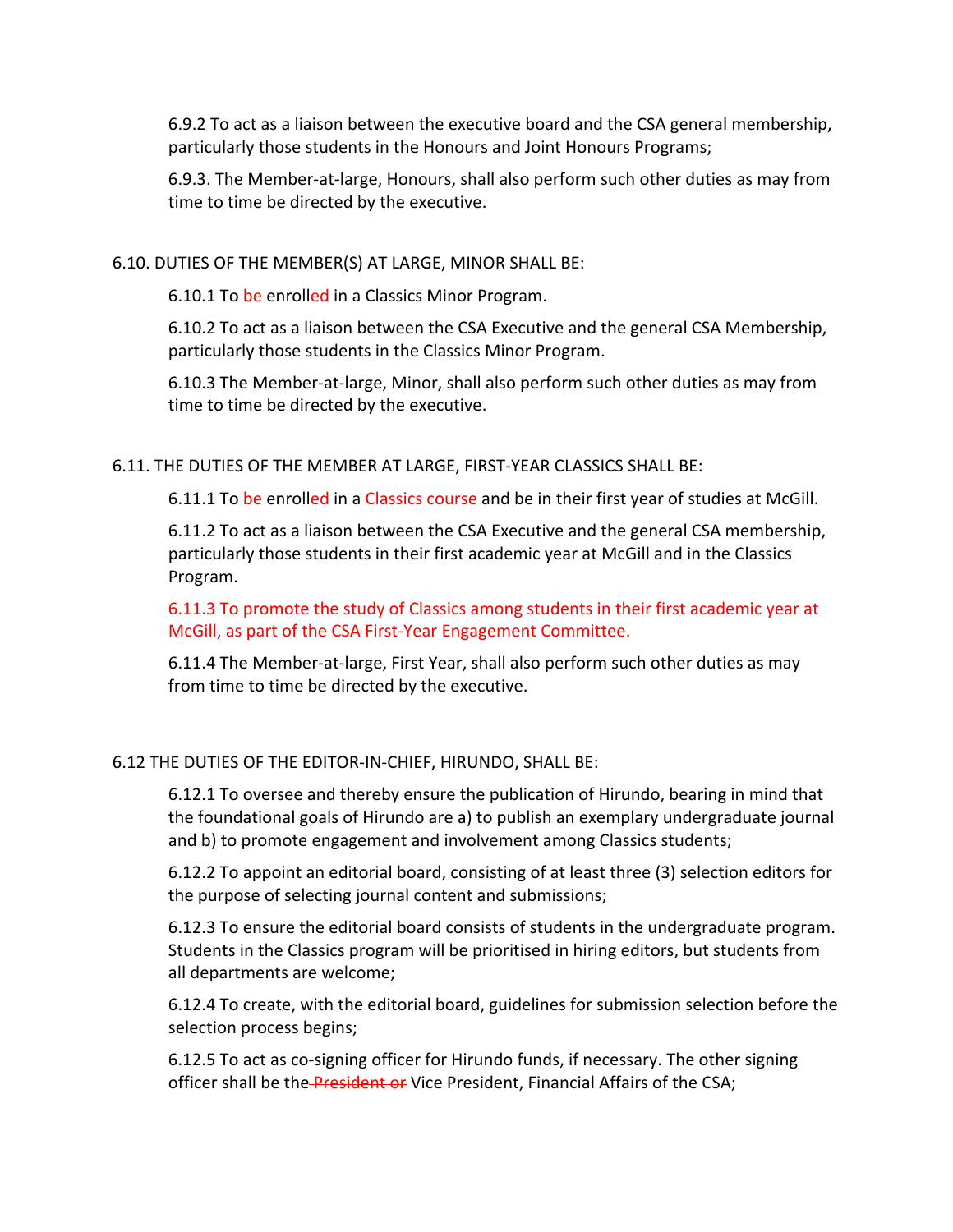6.12.6 To ensure the publication of Hirundo within their term;

6.12.7 To appoint the next Editor-in-Chief in conjunction with the academic advisor and the President of the CSA, with the approval of the executive board;

6.12.8 To submit a comprehensive exit report detailing all important information regarding the position before the end of April;

6.12.8 The Editor-in-Chief shall also perform such other duties as may from time to time be directed by the executive.

# **Article VII - Committee Selection**

7.1 The CSA shall select representatives to Departmental and Association committees from members of the executive board.

7.1.1 The President shall be the designated representative for the Departmental Committee. However, If the President is unavailable or wishes to delegate the responsibility, another member of the executive board may also be selected to represent the CSA.

7.1.2 The Vice President, Academic Affairs, shall be the designated representative for the Classical Studies Committee. However, If the Vice President, Academic Affairs, is unavailable or wishes to delegate the responsibility, another member of the executive board may also be selected to represent the CSA.

7.1.3 The Vice President, Academic Affairs, shall be the designated representative for the Curriculum Committee. If the Vice President, Academic Affairs, is unavailable or wishes to delegate the responsibility, another member of the executive board may also be selected to represent the CSA.

# **Article VIII – Affiliation**

8.1 The CSA shall be officially affiliated with the following:

- 8.1.1 The Classics Program at McGill University;
- 8.1.2 The Department of History and Classical Studies at McGill University;
- 8.1.3 The annual undergraduate journal of Classical Studies, Hirundo;

8.1.4 The Montreal Classics Colloquium;

8.1.4 The Arts Undergraduate Society.

# **Article IX - Amendments to the Constitution**

9.1 All amendments to the Constitution are of no force and effect until approved by:

 $9.1.1$  Two-thirds (2/3) vote of the executive board;

9.1.2 The Arts Undergraduate Society.